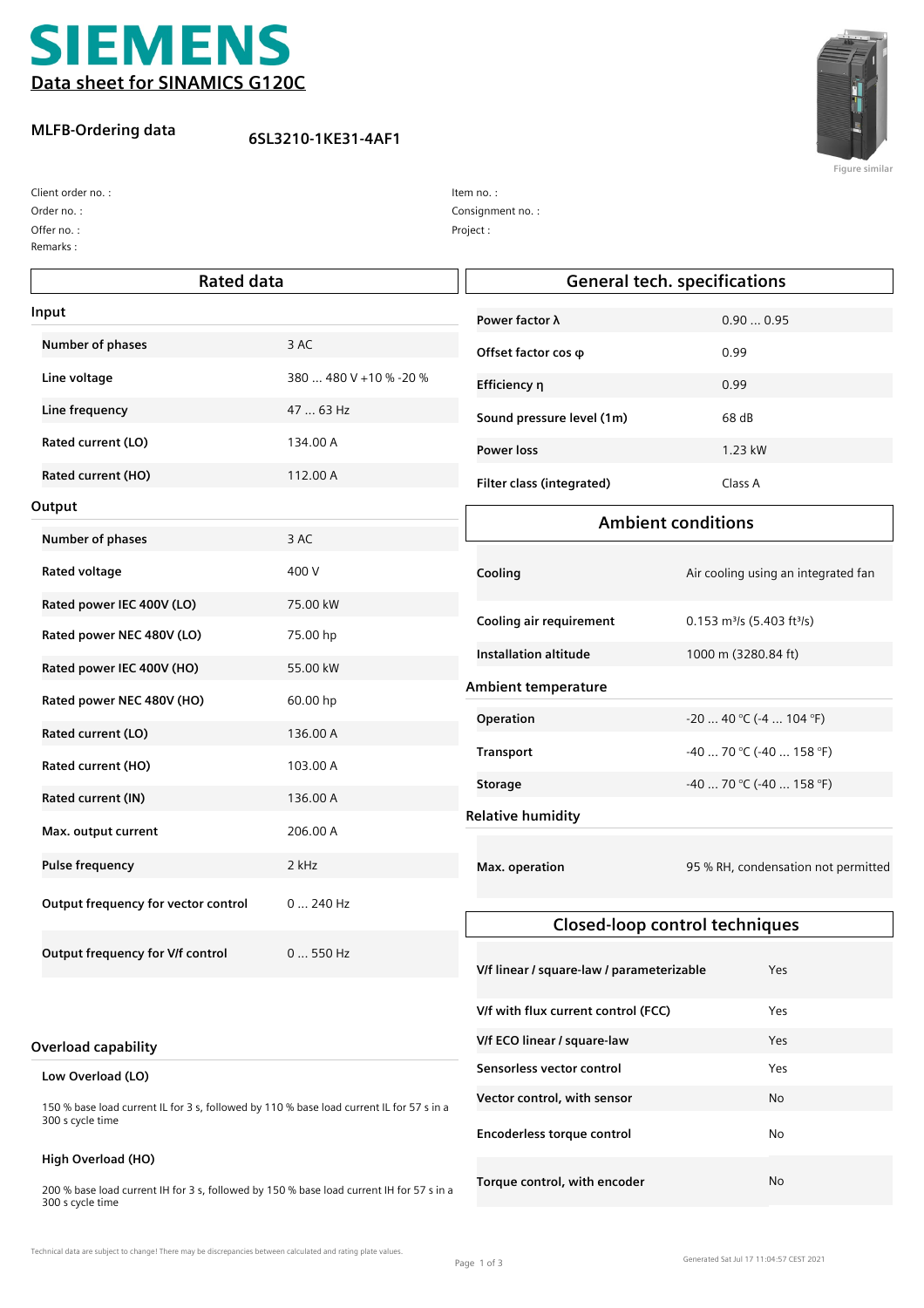

## **MLFB-Ordering data**

**6SL3210-1KE31-4AF1**



**Figure similar**

| <b>Mechanical data</b>               |                         | Communication                    |                                                                |
|--------------------------------------|-------------------------|----------------------------------|----------------------------------------------------------------|
| Degree of protection                 | IP20 / UL open type     | Communication                    | PROFINET, EtherNet/IP                                          |
| Size                                 | FSF                     | <b>Connections</b>               |                                                                |
| Net weight                           | 63.50 kg (139.99 lb)    | Signal cable                     |                                                                |
| Width                                | 305 mm (12.01 in)       | <b>Conductor cross-section</b>   | $0.15 1.50$ mm <sup>2</sup> (AWG 24  AWG 16)                   |
| Height                               | 708 mm (27.87 in)       | Line side                        |                                                                |
| Depth                                | 357 mm (14.06 in)       | Version                          | screw-type terminal                                            |
| Inputs / outputs                     |                         | <b>Conductor cross-section</b>   | 35.00  120.00 mm <sup>2</sup> (AWG 2  AWG -3)                  |
| <b>Standard digital inputs</b>       |                         | Motor end                        |                                                                |
| <b>Number</b>                        | 6                       | Version                          | Screw-type terminals                                           |
| Switching level: $0 \rightarrow 1$   | 11V                     | <b>Conductor cross-section</b>   | 35.00  120.00 mm <sup>2</sup> (AWG 2  AWG -3)                  |
| Switching level: $1\rightarrow 0$    | 5 V                     | DC link (for braking resistor)   |                                                                |
| Max. inrush current                  | 15 mA                   | Version                          | Screw-type terminals                                           |
| Fail-safe digital inputs             |                         | <b>Conductor cross-section</b>   | 35.00  120.00 mm <sup>2</sup> (AWG 2  AWG -3)                  |
| <b>Number</b>                        | $\mathbf{1}$            | Line length, max.                | 10 m (32.81 ft)                                                |
| <b>Digital outputs</b>               |                         | PE connection                    | Screw-type terminals                                           |
| Number as relay changeover contact   | $\mathbf{1}$            | Max. motor cable length          |                                                                |
| <b>Output (resistive load)</b>       | DC 30 V, 0.5 A          | Shielded                         | 300 m (984.25 ft)                                              |
| <b>Number as transistor</b>          | $\mathbf{1}$            | Unshielded                       | 450 m (1476.38 ft)                                             |
| <b>Output (resistive load)</b>       | DC 30 V, 0.5 A          | <b>Standards</b>                 |                                                                |
| Analog / digital inputs              |                         | <b>Compliance with standards</b> | UL, cUL, CE, C-Tick (RCM)                                      |
| Number                               | 1 (Differential input)  |                                  |                                                                |
| Resolution                           | 10 bit                  | <b>CE marking</b>                | EMC Directive 2004/108/EC, Low-Voltage<br>Directive 2006/95/EC |
| Switching threshold as digital input |                         |                                  |                                                                |
| $0 \rightarrow 1$                    | 4 V                     |                                  |                                                                |
| $1\rightarrow 0$                     | 1.6V                    |                                  |                                                                |
| <b>Analog outputs</b>                |                         |                                  |                                                                |
| Number                               | 1 (Non-isolated output) |                                  |                                                                |
| <b>PTC/ KTY interface</b>            |                         |                                  |                                                                |

1 motor temperature sensor input, sensors that can be connected: PTC, KTY and Thermo-Click, accuracy ±5 °C